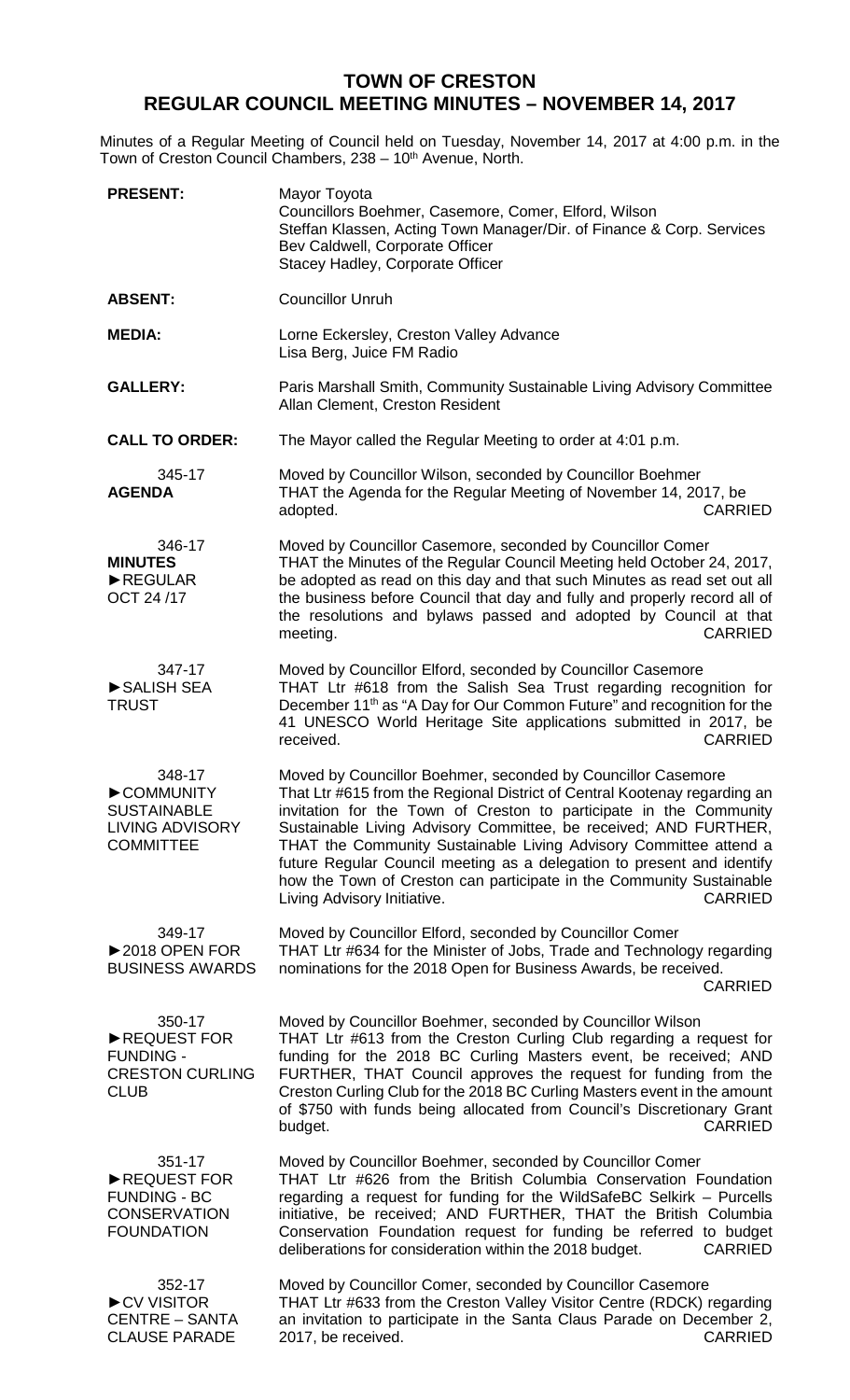| 353-17<br>CITIZENS FOR<br><b>SAFE TECHNOLOGY</b>                                                     | Moved by Councillor Boehmer, seconded by Councillor Elford<br>THAT Ltr #611 from the Citizens for Safe Technology regarding Microcell<br><b>CARRIED</b><br>Transmitter Sites, be received.                                                                                                                                                                                                                                                                                                                                                                                                                                                                                                                                                                                                                                                                                                                                                                                                                                                                                     |
|------------------------------------------------------------------------------------------------------|--------------------------------------------------------------------------------------------------------------------------------------------------------------------------------------------------------------------------------------------------------------------------------------------------------------------------------------------------------------------------------------------------------------------------------------------------------------------------------------------------------------------------------------------------------------------------------------------------------------------------------------------------------------------------------------------------------------------------------------------------------------------------------------------------------------------------------------------------------------------------------------------------------------------------------------------------------------------------------------------------------------------------------------------------------------------------------|
| 354-17<br><b>&gt;PROPOSED</b><br><b>OPTIONS FOR FIRE</b><br><b>HALL BUILDING -</b><br>200-10TH AVE N | Moved by Councillor Boehmer, seconded by Councillor Elford<br>THAT Ltr #631 from the Town Manager regarding proposed options for<br>Town owned property located at 200-10 <sup>th</sup> Avenue North, be received;<br>THAT Council, subsequent to determination of elector assent at the<br>December 9 <sup>th</sup> Borrowing Referendum, resolves to explore options with<br>respect to the future disposition of the current Fire Hall building, including<br>but not necessarily limited to the sale or lease of the buildings and<br>property; AND FURTHER, THAT public input with respect to the future<br>disposition of the current Fire Hall building and property located at 200-<br>10 <sup>th</sup> Avenue North be sought following a successful Referendum on<br>December 9 <sup>th</sup> , 2017 for Loan Authorization Bylaw No. 1861, 2017, through<br>such methods as public information sessions and/or surveys, to establish<br>public preference prior to the receipt of Council's final direction on the<br>property's use/disposition.<br><b>CARRIED</b> |
| 355-17<br>TOWN HALL<br><b>CHRISTMAS</b><br>CLOSURES 2017                                             | Moved by Councillor Wilson, seconded by Councillor Boehmer<br>THAT Ltr #625 from the Town Manager regarding Town Hall closures<br>during the 2017 Christmas Season, be received; AND FURTHER, THAT<br>Council authorizes the closure of Town Hall to the public on December 22,<br><b>CARRIED</b><br>25, 26 and 27, 2017.                                                                                                                                                                                                                                                                                                                                                                                                                                                                                                                                                                                                                                                                                                                                                      |
| 356-17<br>SOLID WASTE<br><b>COLLECTION &amp;</b><br><b>DISPOSAL FEES</b>                             | Moved by Councillor Boehmer, seconded by Councillor Comer<br>THAT Ltr #624 form the Director of Finance and Corporate Services<br>regarding solid waste collection and disposal fees, be received; AND<br>FURTHER, THAT Council defers the transitioning of the solid waste<br>collection and disposal fees from property taxation to utility charges,<br>effective for the 2019 taxation year, to be considered at a future Council<br>meeting in 2018.<br><b>CARRIED</b>                                                                                                                                                                                                                                                                                                                                                                                                                                                                                                                                                                                                     |
| 357-17<br>STRATEGIC<br><b>PRIORITIES CHART</b>                                                       | Moved by Councillor Casemore seconded by Councillor Wilson<br>THAT the Strategic Priorities Chart, as presented, be received.<br><b>CARRIED</b>                                                                                                                                                                                                                                                                                                                                                                                                                                                                                                                                                                                                                                                                                                                                                                                                                                                                                                                                |
| 358-17<br>FOLLOW UP<br><b>ACTION LIST</b>                                                            | Moved by Councillor Boehmer, seconded by Councillor Casemore<br>THAT the Regular Council Meeting Follow-Up Action List, as of October<br>24, 2017, be received; AND FURTHER, THAT Resolution No. 339-16<br>from the September 20 <sup>th</sup> , 2016, Regular Council meeting regarding the<br>Kaminoho Society signage, be removed from the Follow-Up Action List<br>until such time as the Kaminoho Society provides direction with respect to<br>CARRIED<br>the signage.                                                                                                                                                                                                                                                                                                                                                                                                                                                                                                                                                                                                   |
| <b>REPORTS OF REPS.</b><br>CLR BOEHMER                                                               | Councillor Boehmer reported on his attendance at the Creston Valley<br>Youth Network Advisory Committee meeting, the College of the Rockies<br>dinner meeting and the Remembrance Day ceremonies.                                                                                                                                                                                                                                                                                                                                                                                                                                                                                                                                                                                                                                                                                                                                                                                                                                                                              |
| CLR CASEMORE                                                                                         | Councillor Casemore reported on his attendance at the Creston Valley<br>Youth Network Advisory Committee meeting and the College of the<br>Rockies dinner meeting.                                                                                                                                                                                                                                                                                                                                                                                                                                                                                                                                                                                                                                                                                                                                                                                                                                                                                                             |
| CLR COMER                                                                                            | Councillor Comer reported on her attendance at the Regional District of<br>Central Kootenay's Open House with respect to Regional Fire Services<br>and advised that an article was submitted to the Creston Valley Advance<br>as Council's monthly article.                                                                                                                                                                                                                                                                                                                                                                                                                                                                                                                                                                                                                                                                                                                                                                                                                    |
| CLR ELFORD                                                                                           | Councillor Elford reported on his attendance at the Creston Community<br>Forest meeting, the Mayor's Coffee Talk meeting, the Arrow Creek Water<br>Commission meeting, the Creston Education Centre tour and the<br>Remembrance Day ceremonies.                                                                                                                                                                                                                                                                                                                                                                                                                                                                                                                                                                                                                                                                                                                                                                                                                                |
| CLR WILSON                                                                                           | Councillor Wilson reported on her attendance at a Networking meeting,<br>the Economic Action Partnership Open House, the Blossom Festival<br>Annual General Meeting and the Remembrance Day ceremonies.                                                                                                                                                                                                                                                                                                                                                                                                                                                                                                                                                                                                                                                                                                                                                                                                                                                                        |